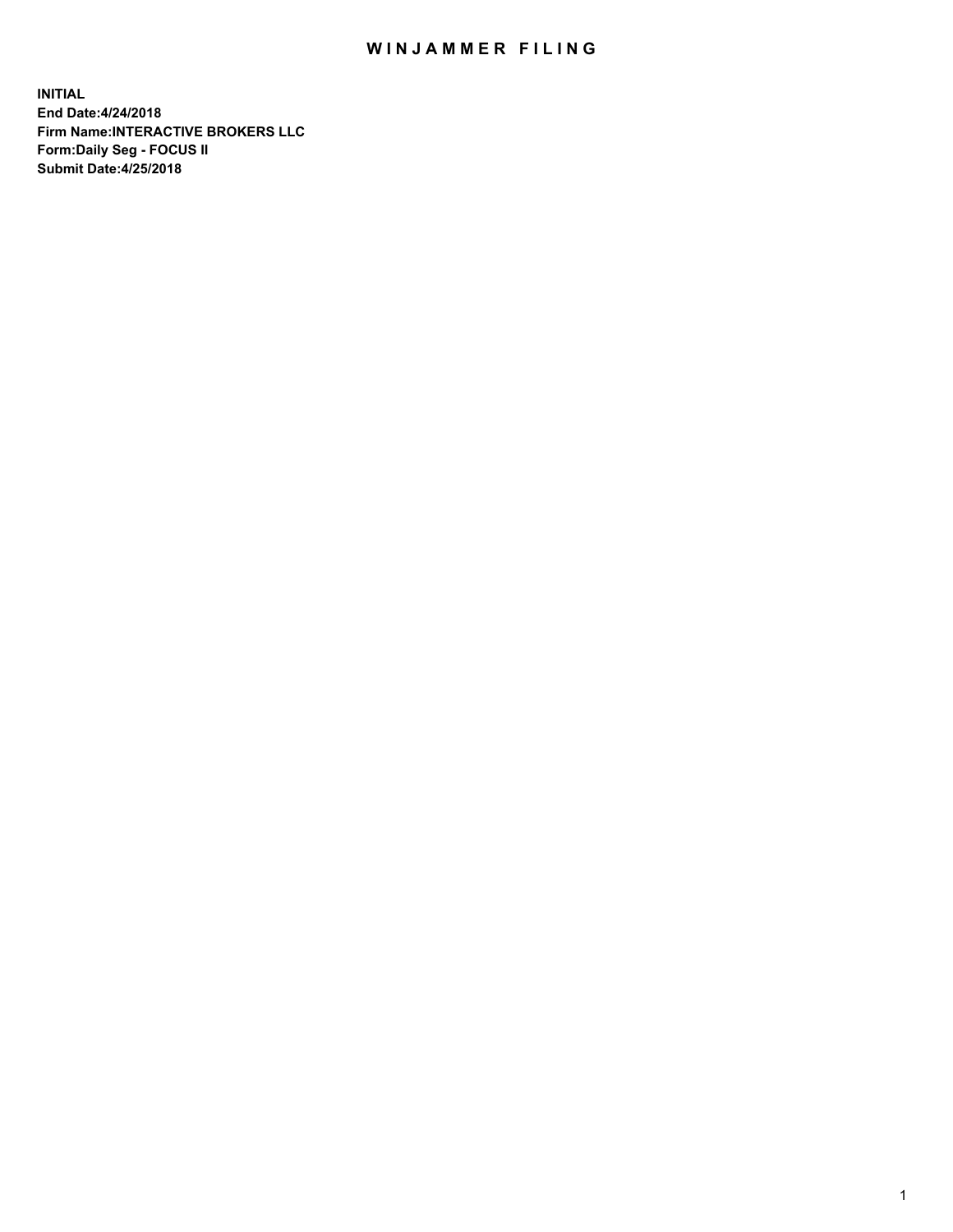## **INITIAL End Date:4/24/2018 Firm Name:INTERACTIVE BROKERS LLC Form:Daily Seg - FOCUS II Submit Date:4/25/2018 Daily Segregation - Cover Page**

| Name of Company<br><b>Contact Name</b><br><b>Contact Phone Number</b><br><b>Contact Email Address</b>                                                                                                                                                                                                                          | <b>INTERACTIVE BROKERS LLC</b><br>James Menicucci<br>203-618-8085<br>jmenicucci@interactivebrokers.c<br>om |
|--------------------------------------------------------------------------------------------------------------------------------------------------------------------------------------------------------------------------------------------------------------------------------------------------------------------------------|------------------------------------------------------------------------------------------------------------|
| FCM's Customer Segregated Funds Residual Interest Target (choose one):<br>a. Minimum dollar amount: ; or<br>b. Minimum percentage of customer segregated funds required:%; or<br>c. Dollar amount range between: and; or<br>d. Percentage range of customer segregated funds required between:% and%.                          | $\overline{\mathbf{0}}$<br>0<br>155,000,000 245,000,000<br>0 <sub>0</sub>                                  |
| FCM's Customer Secured Amount Funds Residual Interest Target (choose one):<br>a. Minimum dollar amount: ; or<br>b. Minimum percentage of customer secured funds required:%; or<br>c. Dollar amount range between: and; or<br>d. Percentage range of customer secured funds required between:% and%.                            | $\overline{\mathbf{0}}$<br>$\overline{\mathbf{0}}$<br>80,000,000 120,000,000<br>00                         |
| FCM's Cleared Swaps Customer Collateral Residual Interest Target (choose one):<br>a. Minimum dollar amount: ; or<br>b. Minimum percentage of cleared swaps customer collateral required:% ; or<br>c. Dollar amount range between: and; or<br>d. Percentage range of cleared swaps customer collateral required between:% and%. | $\overline{\mathbf{0}}$<br>$\overline{\mathbf{0}}$<br>0 <sub>0</sub><br><u>00</u>                          |

Attach supporting documents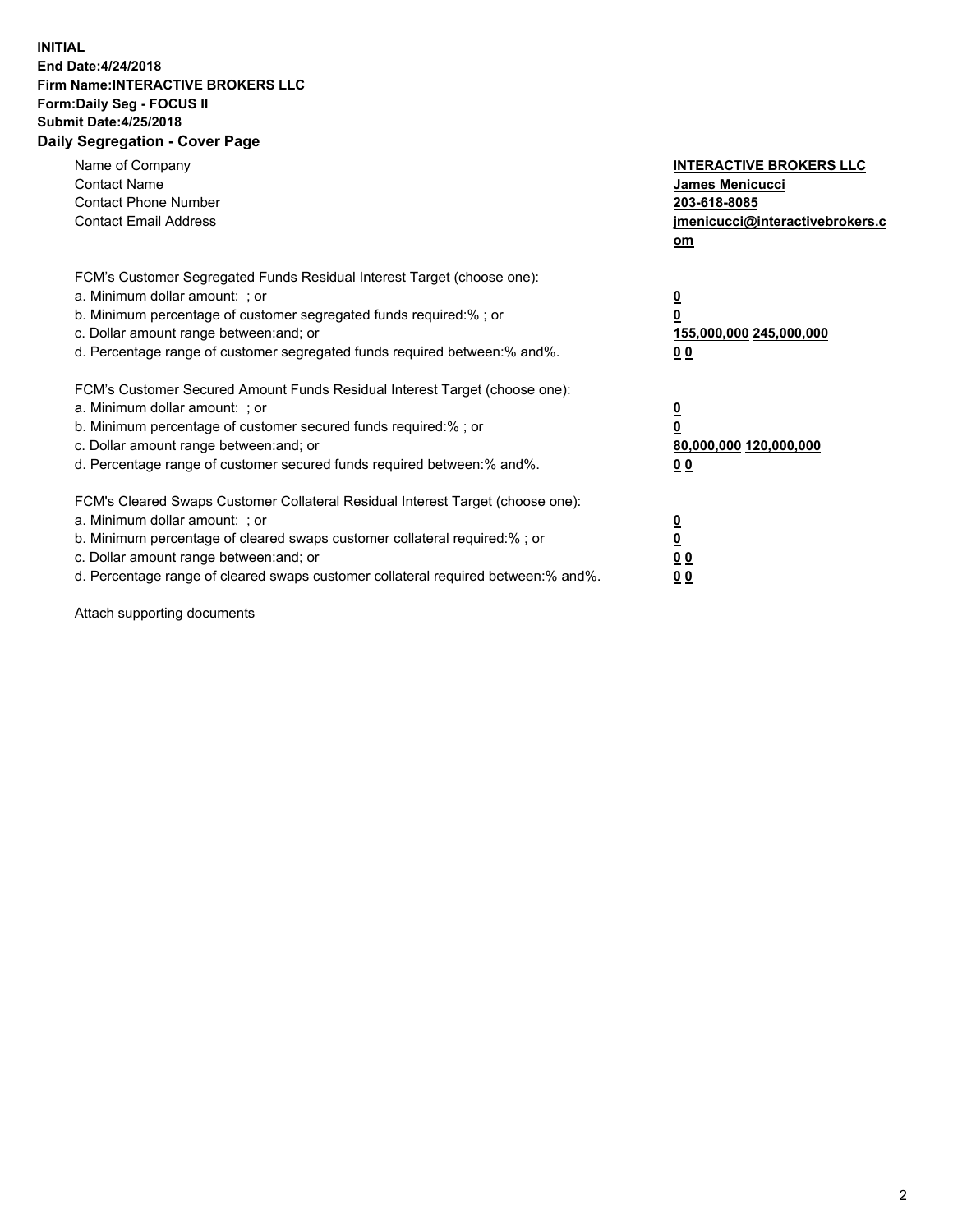## **INITIAL End Date:4/24/2018 Firm Name:INTERACTIVE BROKERS LLC Form:Daily Seg - FOCUS II Submit Date:4/25/2018 Daily Segregation - Secured Amounts**

|                | Daily Ocglegation - Occuled Amounts                                                                        |                                  |
|----------------|------------------------------------------------------------------------------------------------------------|----------------------------------|
|                | Foreign Futures and Foreign Options Secured Amounts                                                        |                                  |
|                | Amount required to be set aside pursuant to law, rule or regulation of a foreign                           | $0$ [7305]                       |
|                | government or a rule of a self-regulatory organization authorized thereunder                               |                                  |
| 1.             | Net ledger balance - Foreign Futures and Foreign Option Trading - All Customers                            |                                  |
|                | A. Cash                                                                                                    | 448,525,795 [7315]               |
|                | B. Securities (at market)                                                                                  | $0$ [7317]                       |
| 2.             | Net unrealized profit (loss) in open futures contracts traded on a foreign board of trade                  | 143,627 [7325]                   |
| 3.             | Exchange traded options                                                                                    |                                  |
|                | a. Market value of open option contracts purchased on a foreign board of trade                             | 192,910 [7335]                   |
|                | b. Market value of open contracts granted (sold) on a foreign board of trade                               | -40,562 [7337]                   |
| 4.             | Net equity (deficit) (add lines 1.2. and 3.)                                                               | 448,821,770 [7345]               |
| 5.             | Account liquidating to a deficit and account with a debit balances - gross amount                          | 2,563 [7351]                     |
|                | Less: amount offset by customer owned securities                                                           | 0 [7352] 2,563 [7354]            |
| 6.             | Amount required to be set aside as the secured amount - Net Liquidating Equity                             | 448,824,333 [7355]               |
|                | Method (add lines 4 and 5)                                                                                 |                                  |
| 7.             | Greater of amount required to be set aside pursuant to foreign jurisdiction (above) or line                | 448,824,333 [7360]               |
|                | 6.                                                                                                         |                                  |
|                | FUNDS DEPOSITED IN SEPARATE REGULATION 30.7 ACCOUNTS                                                       |                                  |
| $\mathbf{1}$ . | Cash in banks                                                                                              |                                  |
|                | A. Banks located in the United States                                                                      | 116,834,084 [7500]               |
|                | B. Other banks qualified under Regulation 30.7                                                             | 0 [7520] 116,834,084 [7530]      |
| 2.             | Securities                                                                                                 |                                  |
|                | A. In safekeeping with banks located in the United States                                                  | 371,335,140 [7540]               |
|                | B. In safekeeping with other banks qualified under Regulation 30.7                                         | 0 [7560] 371,335,140 [7570]      |
| 3.             | Equities with registered futures commission merchants                                                      |                                  |
|                | A. Cash                                                                                                    | $0$ [7580]                       |
|                | <b>B.</b> Securities                                                                                       | $0$ [7590]                       |
|                | C. Unrealized gain (loss) on open futures contracts                                                        | $0$ [7600]                       |
|                | D. Value of long option contracts                                                                          | $0$ [7610]                       |
|                | E. Value of short option contracts                                                                         | 0 [7615] 0 [7620]                |
| 4.             | Amounts held by clearing organizations of foreign boards of trade                                          |                                  |
|                | A. Cash                                                                                                    | $0$ [7640]                       |
|                | <b>B.</b> Securities                                                                                       | $0$ [7650]                       |
|                | C. Amount due to (from) clearing organization - daily variation                                            | $0$ [7660]                       |
|                | D. Value of long option contracts                                                                          | $0$ [7670]                       |
|                | E. Value of short option contracts                                                                         | 0 [7675] 0 [7680]                |
| 5.             | Amounts held by members of foreign boards of trade                                                         |                                  |
|                | A. Cash                                                                                                    | 85,344,770 [7700]                |
|                | <b>B.</b> Securities                                                                                       | $0$ [7710]                       |
|                | C. Unrealized gain (loss) on open futures contracts                                                        | 2,380,443 [7720]                 |
|                | D. Value of long option contracts                                                                          | 189,693 [7730]                   |
|                | E. Value of short option contracts                                                                         | -37,345 [7735] 87,877,561 [7740] |
| 6.             | Amounts with other depositories designated by a foreign board of trade                                     | 0 [7760]                         |
| 7.             | Segregated funds on hand                                                                                   | $0$ [7765]                       |
| 8.             | Total funds in separate section 30.7 accounts                                                              | 576,046,785 [7770]               |
| 9.             | Excess (deficiency) Set Aside for Secured Amount (subtract line 7 Secured Statement<br>Page 1 from Line 8) | 127,222,452 [7380]               |
| 10.            | Management Target Amount for Excess funds in separate section 30.7 accounts                                | 80,000,000 [7780]                |
| 11.            | Excess (deficiency) funds in separate 30.7 accounts over (under) Management Target                         | 47,222,452 [7785]                |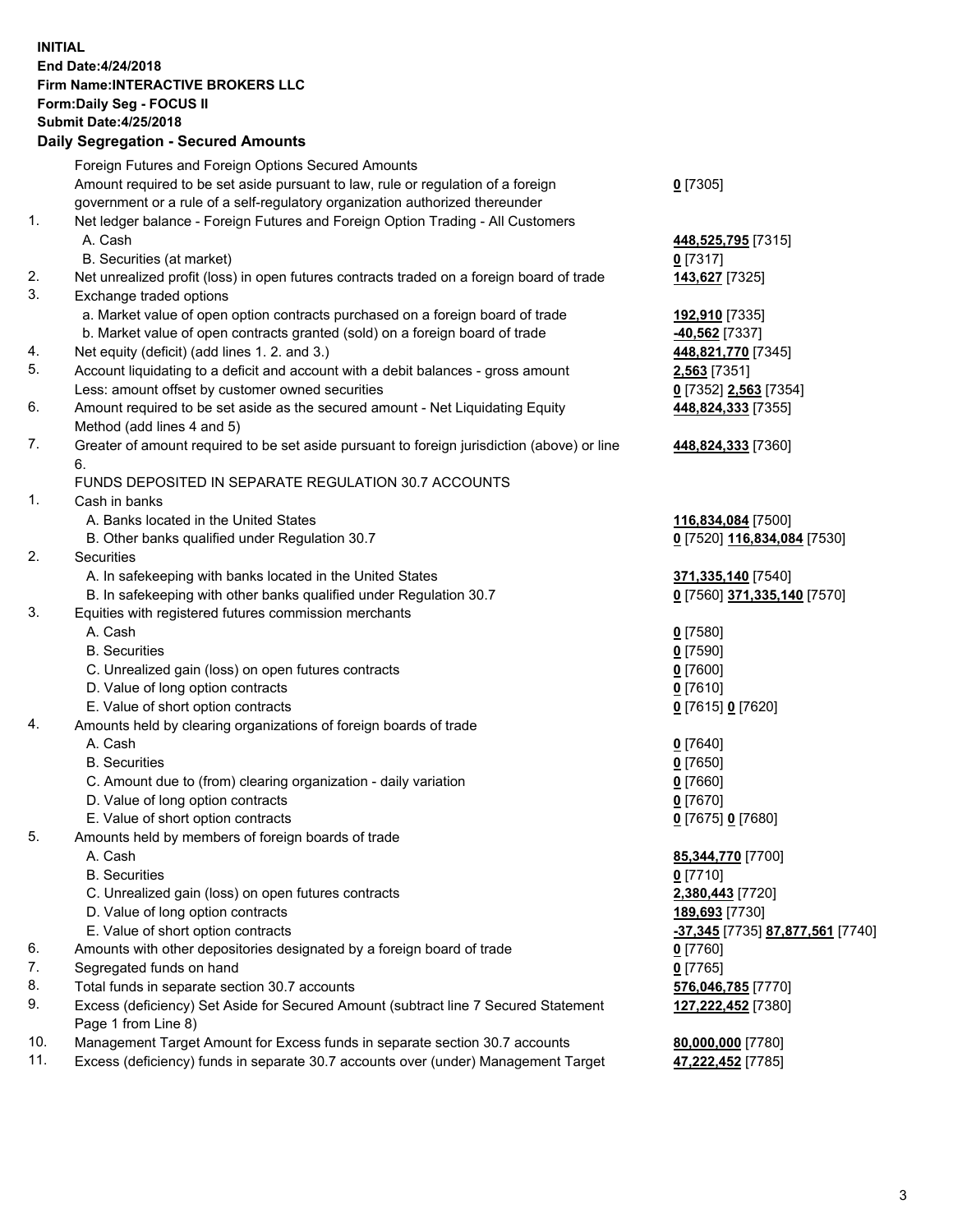**INITIAL End Date:4/24/2018 Firm Name:INTERACTIVE BROKERS LLC Form:Daily Seg - FOCUS II Submit Date:4/25/2018 Daily Segregation - Segregation Statement** SEGREGATION REQUIREMENTS(Section 4d(2) of the CEAct) 1. Net ledger balance A. Cash **4,031,881,585** [7010] B. Securities (at market) **0** [7020] 2. Net unrealized profit (loss) in open futures contracts traded on a contract market **72,986,519** [7030] 3. Exchange traded options A. Add market value of open option contracts purchased on a contract market **190,693,373** [7032] B. Deduct market value of open option contracts granted (sold) on a contract market **-207,169,335** [7033] 4. Net equity (deficit) (add lines 1, 2 and 3) **4,088,392,142** [7040] 5. Accounts liquidating to a deficit and accounts with debit balances - gross amount **177,951** [7045] Less: amount offset by customer securities **0** [7047] **177,951** [7050] 6. Amount required to be segregated (add lines 4 and 5) **4,088,570,093** [7060] FUNDS IN SEGREGATED ACCOUNTS 7. Deposited in segregated funds bank accounts A. Cash **215,368,435** [7070] B. Securities representing investments of customers' funds (at market) **3,019,186,032** [7080] C. Securities held for particular customers or option customers in lieu of cash (at market) **0** [7090] 8. Margins on deposit with derivatives clearing organizations of contract markets A. Cash **20,920,227** [7100] B. Securities representing investments of customers' funds (at market) **1,036,211,437** [7110] C. Securities held for particular customers or option customers in lieu of cash (at market) **0** [7120] 9. Net settlement from (to) derivatives clearing organizations of contract markets **7,670,681** [7130] 10. Exchange traded options A. Value of open long option contracts **190,586,283** [7132] B. Value of open short option contracts **-207,071,004** [7133] 11. Net equities with other FCMs A. Net liquidating equity **0** [7140] B. Securities representing investments of customers' funds (at market) **0** [7160] C. Securities held for particular customers or option customers in lieu of cash (at market) **0** [7170] 12. Segregated funds on hand **0** [7150] 13. Total amount in segregation (add lines 7 through 12) **4,282,872,091** [7180] 14. Excess (deficiency) funds in segregation (subtract line 6 from line 13) **194,301,998** [7190] 15. Management Target Amount for Excess funds in segregation **155,000,000** [7194] **39,301,998** [7198]

16. Excess (deficiency) funds in segregation over (under) Management Target Amount Excess